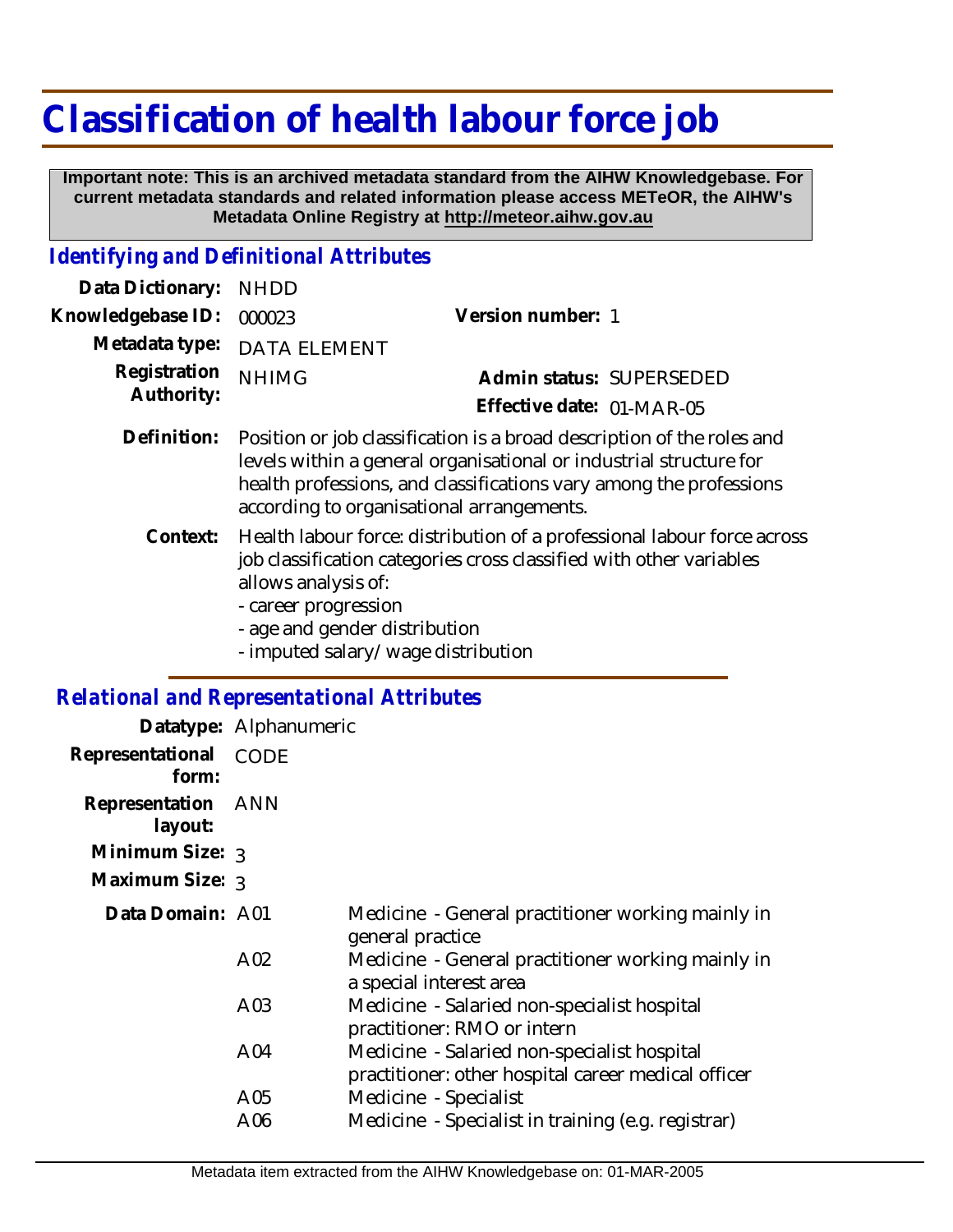| <b>B01</b><br><b>B02</b> | Dentistry (private practice only) - Solo practitioner<br>Dentistry (private practice only) - Solo principal |
|--------------------------|-------------------------------------------------------------------------------------------------------------|
|                          | with assistant(s)                                                                                           |
| <b>B03</b>               | Dentistry (private practice only) - Partnership                                                             |
| <b>B04</b>               | Dentistry (private practice only) - Associateship                                                           |
| <b>B05</b>               | Dentistry (private practice only) - Assistant                                                               |
| <b>B06</b>               | Dentistry (private practice only) - Locum                                                                   |
| CO <sub>1</sub>          | Nursing - Enrolled nurse                                                                                    |
| CO <sub>2</sub>          | Nursing - Registered nurse                                                                                  |
| CO <sub>3</sub>          | Nursing - Clinical nurse                                                                                    |
| CO <sub>4</sub>          | Nursing - Clinical nurse consultant/supervisor                                                              |
| C <sub>05</sub>          | Nursing - Nurse manager                                                                                     |
| C <sub>06</sub>          | Nursing - Nurse educator                                                                                    |
| CO <sub>7</sub>          | Nursing - Nurse researcher                                                                                  |
| CO8                      | Nursing - Assistant director of nursing                                                                     |
| C <sub>09</sub>          | Nursing - Deputy director of nursing                                                                        |
| C10                      | Nursing - Director of nursing                                                                               |
| C11                      | Nursing - Tutor/lecturer/senior lecturer in nursing                                                         |
|                          | (tertiary institution)                                                                                      |
| C <sub>12</sub>          | Nursing - Associate professor/professor in nursing                                                          |
|                          | (tertiary institution)                                                                                      |
| C98                      | Nursing - Other (specify)                                                                                   |
| C99                      | Nursing - Unknown/inadequately described/not                                                                |
|                          | stated                                                                                                      |
| D <sub>01</sub>          | Pharmacy (community pharmacist) - Sole proprietor                                                           |
| D <sub>02</sub>          | Pharmacy (community pharmacist) - Partner-                                                                  |
|                          | proprietor                                                                                                  |
| D03                      | Pharmacy (community pharmacist) - Pharmacist-in-                                                            |
|                          | charge                                                                                                      |
| D04                      | Pharmacy (community pharmacist) - Permanent                                                                 |
|                          | assistant                                                                                                   |
| D <sub>05</sub>          | Pharmacy (community pharmacist) - Reliever,                                                                 |
|                          | reqular location                                                                                            |
| D <sub>06</sub>          | Pharmacy (community pharmacist) - Reliever,                                                                 |
|                          | various locations                                                                                           |
| E01                      | Pharmacy (Hospital/clinic pharmacist) -                                                                     |
|                          | Director/deputy director                                                                                    |
| E02                      | Pharmacy (Hospital/clinic pharmacist) - Grade III                                                           |
|                          | pharmacist                                                                                                  |
| E03                      | Pharmacy (Hospital/clinic pharmacist) - Grade II                                                            |
|                          | pharmacist                                                                                                  |
| E04                      | Pharmacy (Hospital/clinic pharmacist) - Grade I                                                             |
|                          | pharmacist                                                                                                  |
| E05                      | Pharmacy (Hospital/clinic pharmacist) - Sole                                                                |
|                          | pharmacist                                                                                                  |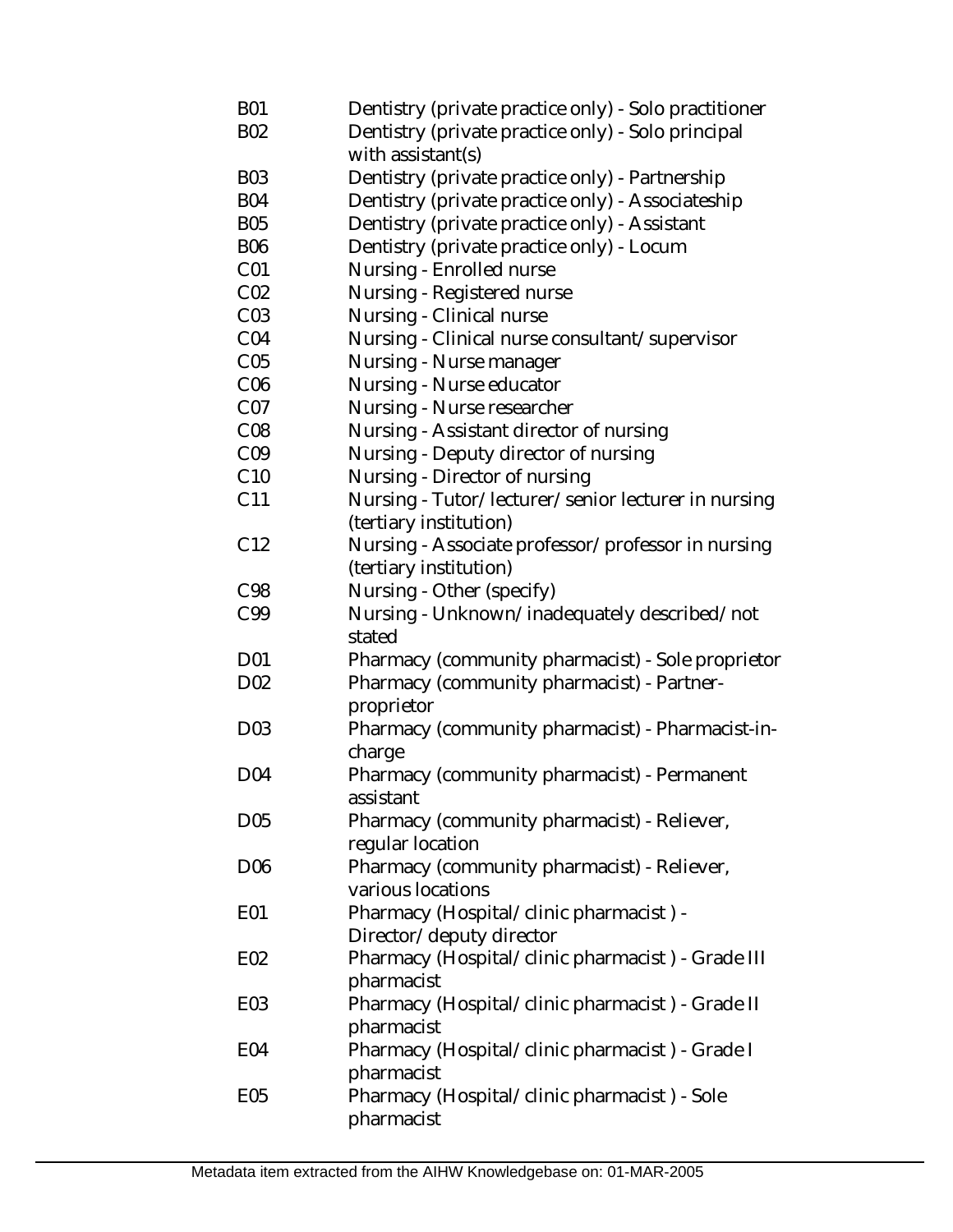| F <sub>01</sub>  | Podiatry - Own practice (or partnership)                        |
|------------------|-----------------------------------------------------------------|
| F <sub>02</sub>  | Podiatry - Own practice and sessional appointments<br>elsewhere |
| F <sub>0</sub> 3 | Podiatry - Own practice and fee-for-service<br>elsewhere        |
| F04              | Podiatry - Own practice, sessional and fee-for-                 |
|                  | service appointments elsewhere                                  |
| F <sub>05</sub>  | Podiatry - Salaried podiatrist                                  |
| F <sub>06</sub>  | Podiatry - Locum, regular location                              |
| F07              | Podiatry - Locum, various locations                             |
| F <sub>08</sub>  | Podiatry - Other (specify)                                      |
| G01              | Physiotherapy - Own practice (or partnership)                   |
| G02              | Physiotherapy - Own practice and sessional                      |
|                  | appointments elsewhere                                          |
| G03              | Physiotherapy - Own practice and fee-for-service                |
|                  | elsewhere                                                       |
| G04              | Physiotherapy - Own practice, sessional and fee-for-            |
|                  | service appointments elsewhere                                  |
| G05              | Physiotherapy - Salaried physiotherapist                        |
| G06              | Physiotherapy - Locum, regular location                         |
| G07              | Physiotherapy - Locum, various locations                        |
|                  |                                                                 |

## *Administrative Attributes*

**Source Document:**

**Source Organisation:** National Health Labour Force Data Working Group

Comments: Position or job classifications are specific to each profession and may differ by State or Territory. The classifications above are simplified so that comparable data presentation is possible and possible confounding effects of enterprise specific structures are avoided. For example, for medicine, the job classification collected in the national health labour force collection is very broad. State/Territory health authorities have more detailed classifications for salaried medical practitioners in hospitals. These classifications separate interns, the resident medical officer levels, registrar levels, career medical officer positions, and supervisory positions including clinical and medical superintendents. Space restrictions do not at present permit these classes to be included in the National Health Labour Force Collection questionnaire.

NHIM Labour characteristic *Data Element Links Information Model Entities linked to this Data Element*